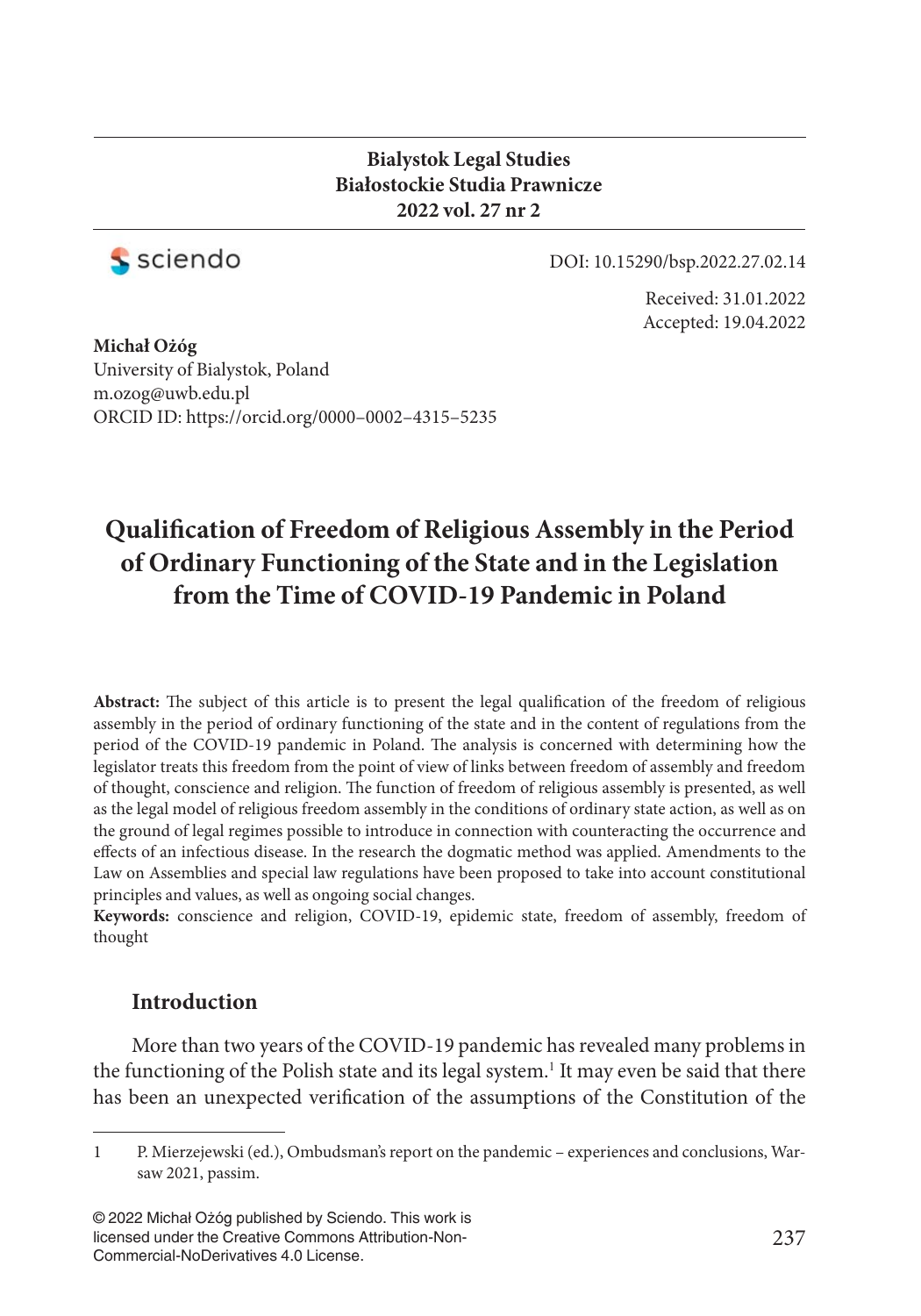Republic of Poland of 2 April 1997<sup>2</sup> and the disclosure of its gaps in the field of legal regulations concerning state action in a crisis situation. Particular attention should be paid to the issue of legal qualification of religious assemblies in the Polish legal system. The analysis of the legal solutions adopted in the state of an epidemic will be set in the context of the qualification of such gatherings in the conditions of the ordinary functioning of the state.

It should be noted that the evaluation of the established legal regulations on religious assemblies in a pandemic in Polish law raises extreme and differentiated assessments. In public opinion one can note a critical position towards the adopted limitation of the organization of religious assemblies in a pandemic $^3$ , as well as disapproval of the organization of such gatherings.<sup>4</sup> It seems that the ongoing discussion is due to the lack of a precise and unambiguous legal qualification of religious gatherings in the Polish legal system. Some commentators consider them as a realization of the freedom of thought, conscience and religion, others as a manifestation of the freedom of assembly. The focus is usually on one of these two freedoms. It is worth mentioning that the above relationship between these two freedoms is strongly emphasized in the case law of the European Court of Human Rights.<sup>5</sup>

The legal literature mainly focuses on the issue of limitations to the freedom of manifestation of religious beliefs<sup>6</sup>, whereas there is no detailed analysis of the limitations to the freedom of religious assembly *in genere*. The aim of the article is not a dogmatic analysis of the numerous regulations on religious assemblies, but an attempt to take a model view of the problems of regulating such gatherings of the population in the context of combating the spread of an infectious disease.

<sup>2</sup> Constitution of the Republic of Poland of 2 April 1997 (Journal of Laws 1997 No. 78, item 483).<br>2 E ø B Zalewski Opinia prawna dotycząca ograniczeń w sprawowaniu kultu religiinego w związk

<sup>3</sup> E.g. B. Zalewski, Opinia prawna dotycząca ograniczeń w sprawowaniu kultu religijnego w związku ze stanem epidemii (stan prawny na 29 marca 2021 r.), https://ordoiuris.pl/wolnosc-sumienia/ opinia-prawna-dotyczaca-ograniczen-w-sprawowaniu-kultu-religijnego-w-zwiazku-ze (accessed 28.02.2022).

<sup>4</sup> E.g. M. Piasecki, W Kościołach łamią zakaz zgromadzeń. OKO.press zwraca uwagę dla wspólnego bezpieczeństwa, https://oko.press/oko-press-zwraca-uwage-na-lamanie-ograniczen-zgromadzen-w-kosciolach-dla-wspolnego-bezpieczenstwa/ (accessed 28.02.2022).

<sup>5</sup> A. Koman-Bednarczyk and N. Kurek, Freedom of Assembly in the Light of Polish Regulations and Selected Case Law Standards of the European Court of Human Rights, 'Studia Iuridica Lublinensia' 2021, vol. XXX, (5), p. 309 et seq.

<sup>6</sup> K. Dyda and M. Olszówka, Analiza konstytucyjności ograniczeń w korzystaniu z wolności religii podczas pandemii koronawirusa w Polsce, 'Studia z Prawa Wyznaniowego' 2020, vol. 23, pp. 441– 469; P. Stanisz, Ograniczenia wolności kultu religijnego w czasie pandemii COVID-19: między konstytucyjnością a efektywnością, 'Przegląd Sejmowy' 2021, no. 3, pp. 143–165; A.M. Abramowicz, Wolność religijna w czasie pandemii koronawirusa ocena rozwiązań polskich, 'Studia z Prawa Wyznaniowego' 2021, vol. 24, pp. 255–278; M. Bielecki, Ograniczenia wolności religijnej w pandemii, (in:) P. Szustakiewicz and M. Wieczorek (eds.), Transformacje prawa polskiego w dobie epidemii COVID-19, Radom 2020, pp. 37–57.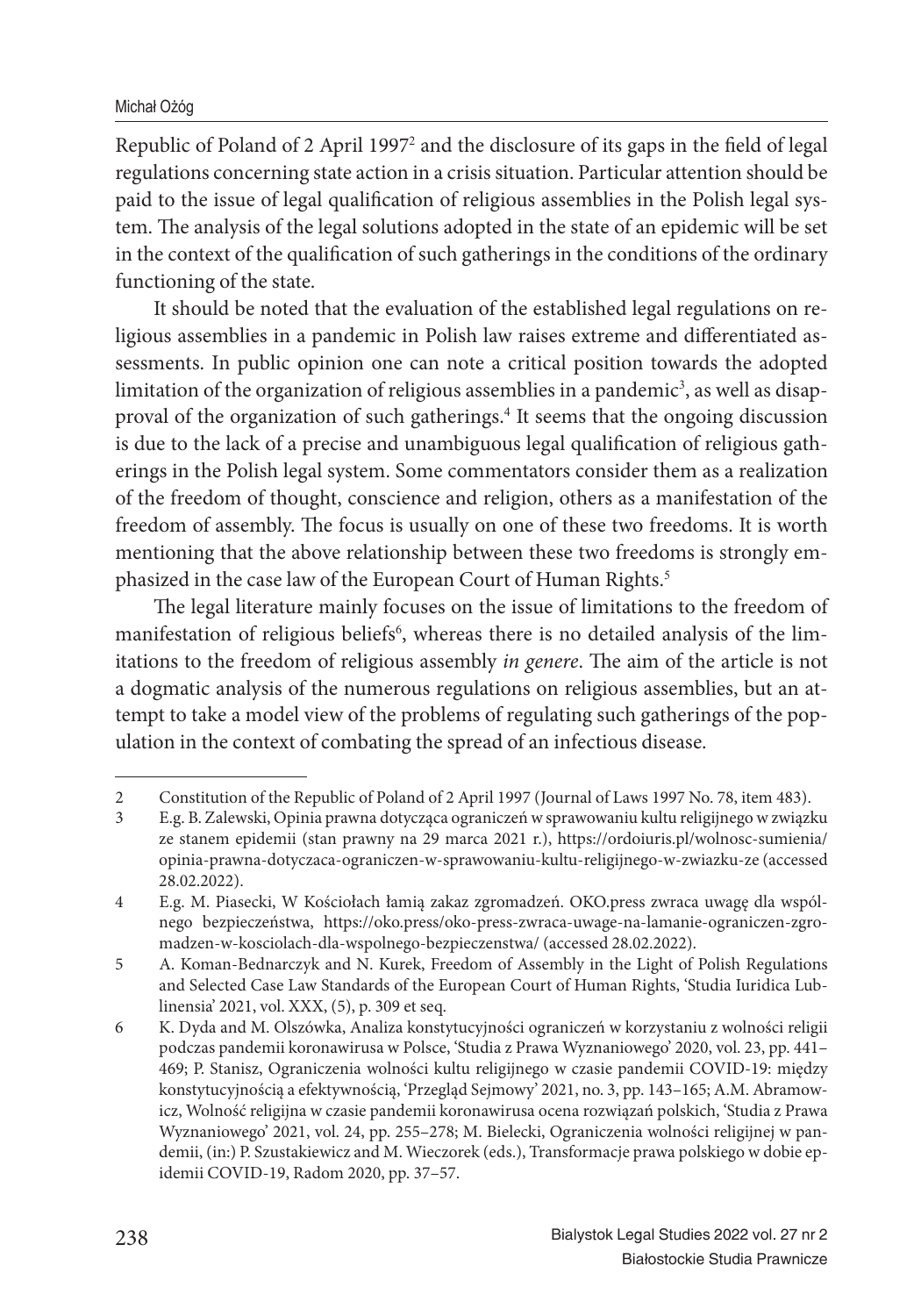## **1. Religious Assemblies in the Ordinary Period of the State**

The considerations must be countered with the content of the regular legislation. Polish law does not explicitly differentiate religious assembly as a special legal category in the Constitution. In this regard, the Polish Constitution does not distinguish itself from others. On the contrary, in the regular legislation, the phrase concerning assemblies held as part of the activities of churches and other religious associations (Article 2 of the Law on Assemblies of 24 July 2015<sup>7</sup> ) or religious assemblies (Article 19, paragraph 2, point 3 *in fine* of the Law on Guarantees of Freedom of Conscience and Religion of 17 May 1989<sup>8</sup>) is most common.

An assembly of a religious nature may derive from the profile of the assembly, and therefore relate to religious issues and faith that provide the motivation for people's participation in a given meeting. That in turn entails the need to find out what religion is within the meaning of the domestic legal order. First, it must be acknowledged that Polish law does not provide a definition of religion.<sup>9</sup> This is fairly understandable in terms of the requirement to respect the principle of the impartiality of public authorities in Article 25(2) of the Constitution. Nevertheless, we can find some clues in the interpretative practice concerning the content of Article 2.1. of the l.g.f.c.r. This provision stipulates that a church and a religious association is understood as a religious community founded in order to profess and spread religious faith. The legal provisions do not in any way specify what this 'religious faith' is, but for years the administrative practice of the Polish registration authority has presumed that religion should be rooted in a specific *sacrum* and has discarded the phenomenological concept of religion, which in practice implies that communities based on beliefs that depart from the classical divinity are not granted entry in the register of churches and other religious associations.<sup>10</sup>

Adopting a restricted understanding of the definition of religion, it should be concluded that a religious assembly would not be a gathering of people concentrated around the so-called new religious movements and other new contemporary forms of religiosity dissociated from institutional structures.

The realization of the freedom of conscience and religion of an individual may not be determined by an organizational criterion.<sup>11</sup> The Constitutional Tribunal found that 'freedom of religion is construed very broadly in the constitutional norm,

<sup>7</sup> Consolidated text of Journals of Laws 2019, item 631, hereinafter: l.a.

<sup>8</sup> Consolidated text of Journals of Laws 2017, item 1,153, hereafter: l.g.f.c.r.<br>9 G Maroń O poimowaniu religii w polskim porzadku prawnym 'Forum

<sup>9</sup> G. Maroń, O pojmowaniu religii w polskim porządku prawnym, 'Forum Prawnicze' 2021, no. 3, p. 39.

<sup>10</sup> M. Ożóg, Rejestrowanie kościołów i innych związków wyznaniowych w trybie administracyjnym, 'Forum Prawnicze' 2015, no. 2, p. 35.

<sup>11</sup> P. Sarnecki, art. 53, (in:) L. Garlicki (ed.), Konstytucja Rzeczypospolitej Polskiej. Komentarz. Vol. III, Warsaw 2003, pp. 4–5.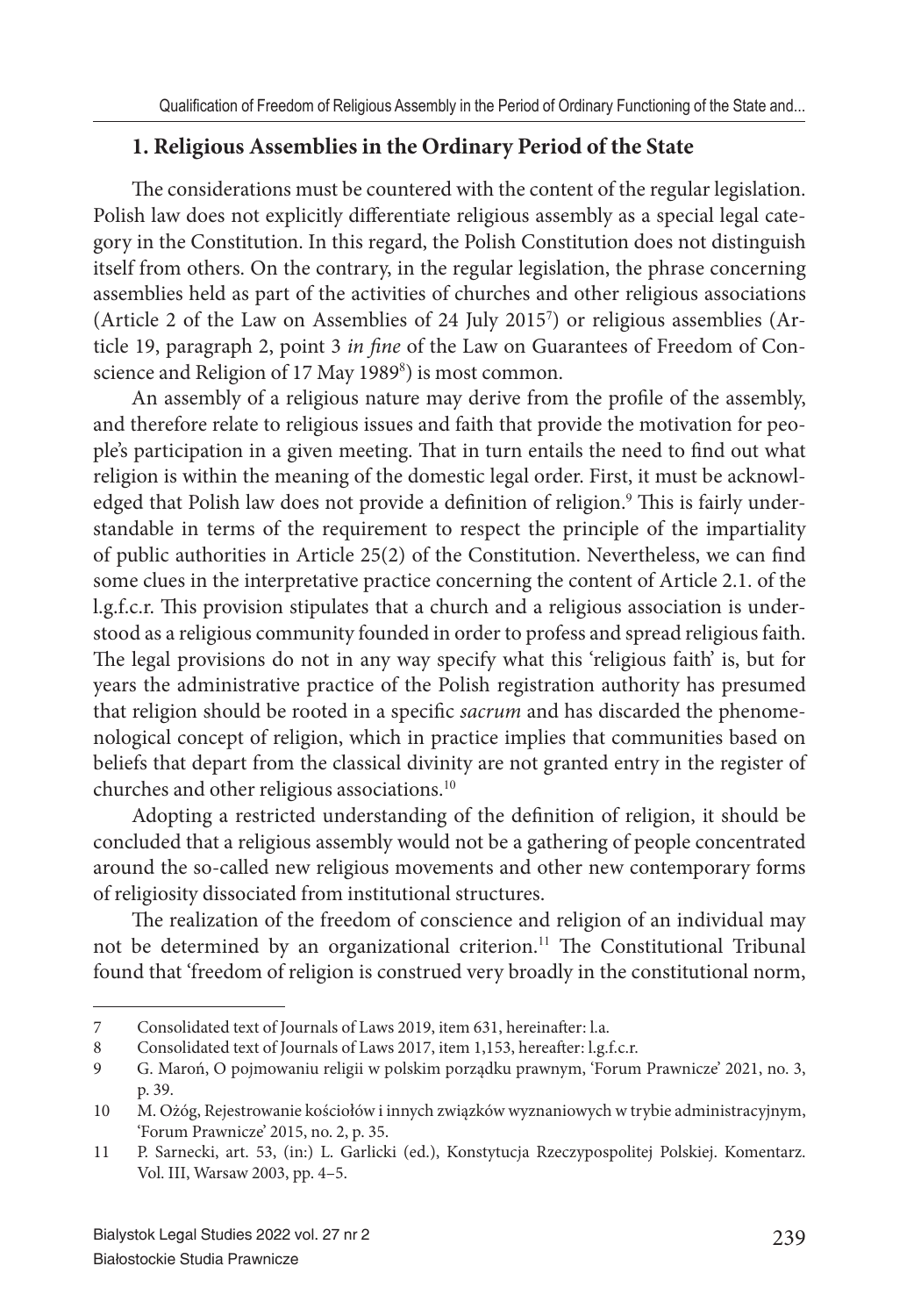as it embraces all religions and membership in all religious associations, and thus it is not limited to participation in religious communities forming a formal, separate organizational structure and registered in the relevant registers kept by public authorities.<sup>12</sup> This is especially crucial nowadays, when the phenomenon of deinstitutionalization of religion becomes visible, and the role of subjective experience of religiosity in separation from permanent organizational structures increases.<sup>13</sup>

Of fundamental importance for the legal qualification of religious assemblies under the terms of ordinary functioning of the state is the l.a., which determines that the l.a. provisions do not apply to assemblies held as part of the activities of churches and other religious associations. Neither do the provisions of the l.a. make any reference to whether this exemption refers only to churches and religious associations with a regulated legal situation, or also to all confessional communities. It appears that an appropriate meaning would be to apply the general directive of narrowing interpretation of provisions concerning exceptions in the legal regulation of a given subject. Therefore, it must be stated that the provisions of the l.a. will be applicable to religious assemblies organized by churches and religious associations with an unregulated legal position.<sup>14</sup> The security of the legal law system therefore demands recognition that the exclusion of the l.a. regulation applies only to churches and religious associations with a legal status grounded in one of the ways prescribed by the Polish legal order.<sup>15</sup> The religious communities with an unregulated legal position or with a position shaped in foreign law will be allowed to organize their assemblies on the general principles of the realization of freedom in Articles 53 and 57 of the Constitution.

The phrase 'within the scope of activities' of churches and religious associations is therefore crucial. The meaning of this formulation may be a controversial issue. Two interpretations could be proposed for consideration. The subjective interpretation would assume that this would be any de facto activity undertaken by a given religious community. The objective interpretation, on the other hand, would presuppose that these are activities specific to confessional organizational structures, given the classical definition of religion. These should be their own affairs according to Article 25, paragraph 3 of the Constitution. The author is in favour of the second proposal. The first approach seems unacceptable due to the full wording of the l.a. formula – 'the provisions of the Act shall not apply to assemblies within the activities of churches and other religious associations'. If the lawmaker had allowed the exclusion of the l.a. to any meetings of the confessional community, then the legal provi-

<sup>12</sup> Judgment of the Constitutional Tribunal of 16 February 1999, ref. no SK 11/98, LEX no. 36175.

<sup>13</sup> Zob. E. Ciupak, Religijność poza Kościołem, (in:) W. Zdaniewicz (ed.), Znaczenie Kościoła w pierwszych latach III Rzeczpospolitej, Warsaw 1994, pp. 27–37.

<sup>14</sup> Compare the different position - P. Suski, Zgromadzenia i imprezy masowe, Warsaw 2007, pp. 38–39.

<sup>15</sup> K. Mamak, Prawo o zgromadzeniach. Komentarz, Warsaw 2014, p. 45.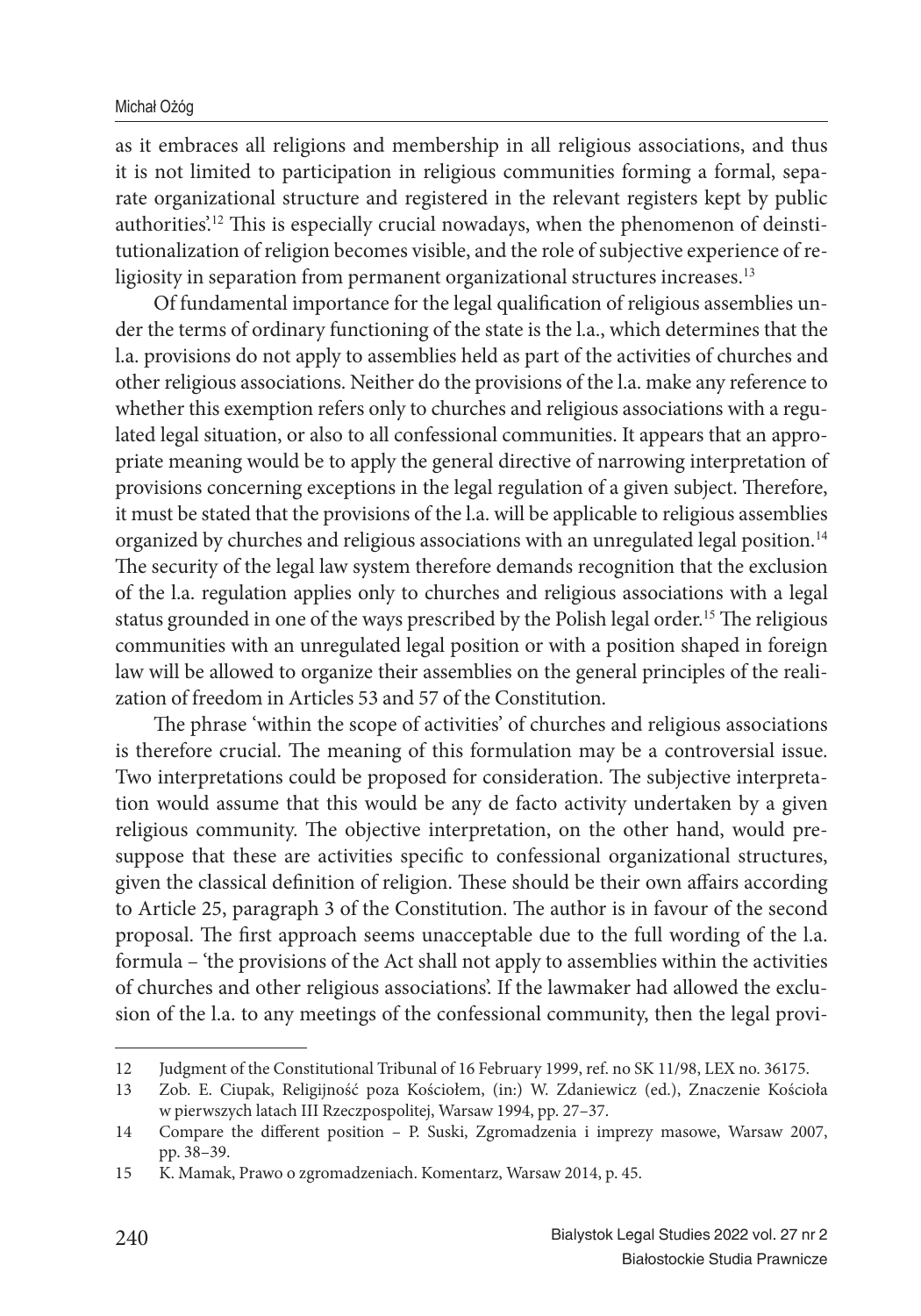sion would have *express verbis* provided that the provisions of the Act shall not refer to assemblies organized by churches and other religious associations, similarly as it was adopted in Article 2.1 of the l.a. with respect to assemblies organized by public authorities. For these reasons, the view expressed in the literature, according to which the provision of Article 2.2 l.a. applies to all meetings, is controversial, and it may result in a lack of competence of public authorities to interfere when an assembly ceases to be peaceful.<sup>16</sup>

The exemption of l.a. regulations should pertain to confessional assemblies in the narrow sense, i.e. concerning the matters of worship and participation in it. This is the scope of activity of religious communities in the light of the Polish model of the relationship between the state and churches and religious associations in the light of Article 25(3) of the Constitution. Possible political assemblies set up on the initiative of religious communities should be subordinate to the general rules of the l.a. It seems that the reasons for excluding confessional assemblies from the regulation of the l.a. was to take into account the nature of these assemblies connected with worship in places other than public space. However, when it comes to political matters, it is sometimes difficult to make a strict delineation between the political and the non-political, given that religious questions concern a very wide category of phenomena in social life and can also concern political issues. Thomas Mann said that 'there is no non-politics, everything is politics.<sup>17</sup> People who gather to collectively express their beliefs for religious motivation will in this case enjoy freedom of assembly.<sup>18</sup>

Article 19(2)(2) of the l.g.f.c.r. provides for the free exercise of religious functions of churches and religious associations through the organization and public performance of worship. The substance of this statutory provision focuses on the protection of the autonomy of religious communities in the organization and conduct of meetings connected with the performance of religious worship. On the other hand, Article 19(2)(3) *in fine* of the l.g.f.c.r. explicitly mentions the possibility of organizing religious assemblies. This indicates that on the grounds of the l.g.f.c.r. the legislator used two formulations – 'organizing and public worship' and 'religious assemblies'. Such a distinction could suggest that the former category is something separable from the latter, but it seems to be its exemplification. It is possible for public worship to take place without the participation of the community by the celebrant alone, but this is usually done with the participation of a smaller or larger number of worshippers, thus forming an assembly. It must be assumed that religious assembly is a category broader in meaning and includes not only collective worship but also other gatherings.

<sup>16</sup> A. Jakubowski, komentarz do art. 2, (in:) S. Gajewski and A. Jakubowski (eds.), Prawo o zgromadzeniach. Komentarz, Warsaw 2017, p. 30.

<sup>17</sup> T. Mann, Czarodziejska góra, vol. 1–2, Warsaw 2009–2012.

<sup>18</sup> A. Wróbel, Wolność zgromadzania się, (in:) M. Chmaj, W. Orłowski, W. Skrzydło, Z. Witkowski and A. Wróbel (eds.), Wolności i prawa polityczne, Zakamycze 2002, p. 30.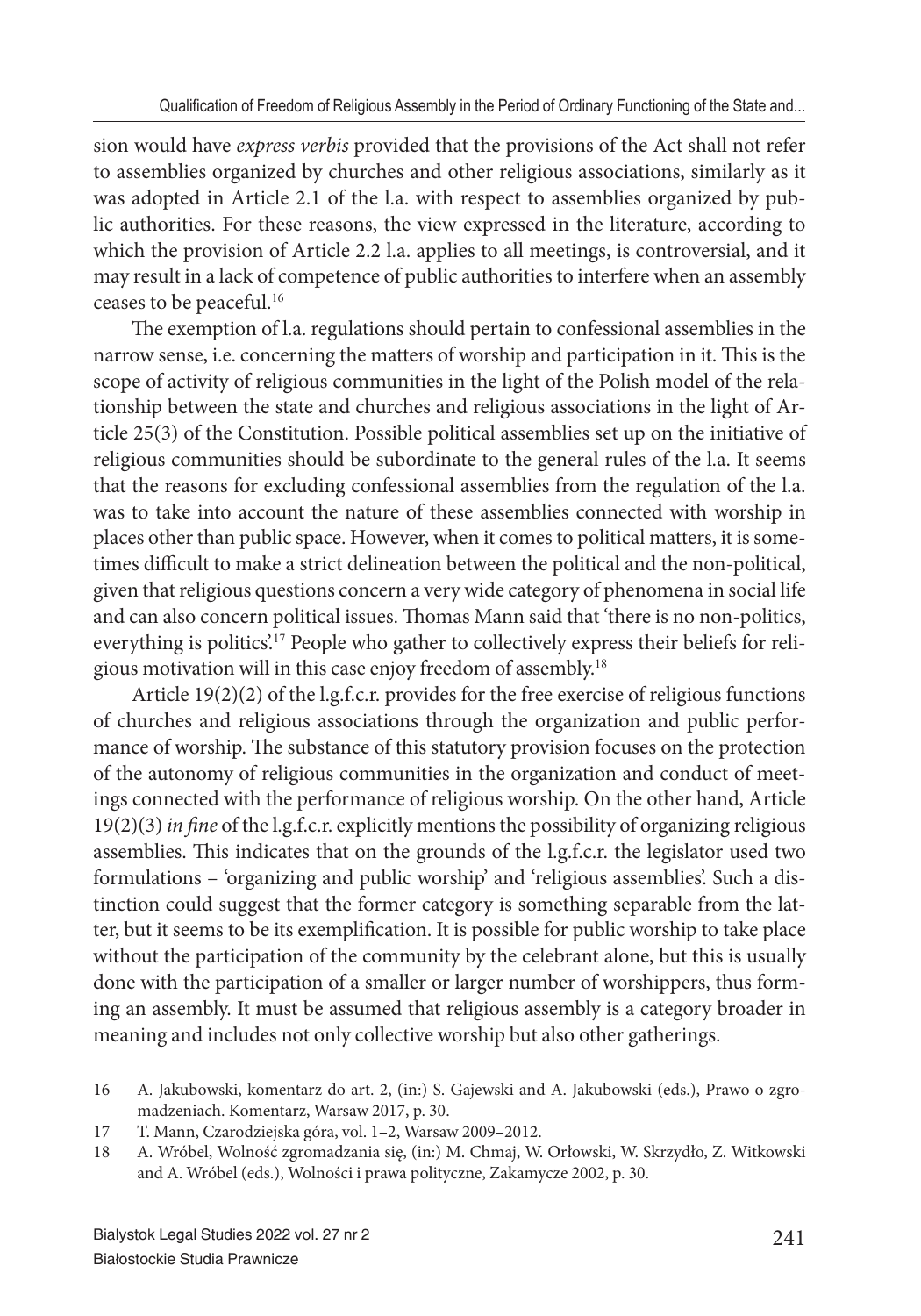Thus, when discussing possible restrictions on the freedom of religious assembly, it will be necessary to distinguish the profile of the religious assembly in question. A religious assembly *sensu stricto* will be a meeting during which public worship takes place, i.e. with access for some group of participants. In this case, participation in such an assembly will be a manifestation of the exercise of personal freedom, and therefore of freedom of conscience and religion. It should be remembered that an assembly of a church or religious association may raise political issues, and the state law may not prohibit this, because it would be discrimination on the grounds of religion, but in such a case the *ratio legis* of special treatment of religious assemblies disappears, and then the regulations concerning the realization of freedom of assembly should be applied.

## **2. Religious Assemblies in Light of the COVID-19 Pandemic Regulations**

At the onset, it should be noted that in Poland, as of 14 March 2020, a state of epidemic emergency was declared<sup>19</sup>, and then as of 20 March 2020, a state of epidemic was introduced. As of May 16, 2022 an epidemic emergency was declared and the epidemic status was lifted.<sup>20</sup>

Referring to the legal qualification of religious assemblies in the period of the COVID-19 pandemic, it should be stated that the Polish legal regulations of that period referred only to a small extent to the issue of religious gatherings, given the wide scope of these meetings, as the restrictions enacted concerned primarily the performance of public worship in public places, including religious facilities. From the point of view of the adopted legislative technique, the legal regulations in question did not directly refer to the terminology used in the Constitution, l.a., l.g.f.c.r. and individual laws to define the categories of religious gatherings subject to restriction, which would have been highly desirable in order to maintain terminological consistency and order.

It should be highlighted that the regulation of freedom of religious assembly in the COVID-19 pandemic is flawed in terms of its merits and the adopted linguistic drafting of the legal provisions. Namely, the content of  $\S$  9.1.3 of the Decree of the Council of Ministers of 31 March 2020 on the establishment of certain restric-

<sup>19</sup> Regulation of the Minister of Health of 13 March 2020 on the declaration of an epidemic emergency on the territory of the Republic of Poland (Journal of Laws of 2020, item 433).

<sup>20</sup> Regulation of the Council of Ministers of 13 May 2022 amending the regulation on the establishment of specific restrictions, orders and prohibitions in connection with regard to the occurrence of an epidemic situation (Journal of Laws 2022, item 1025).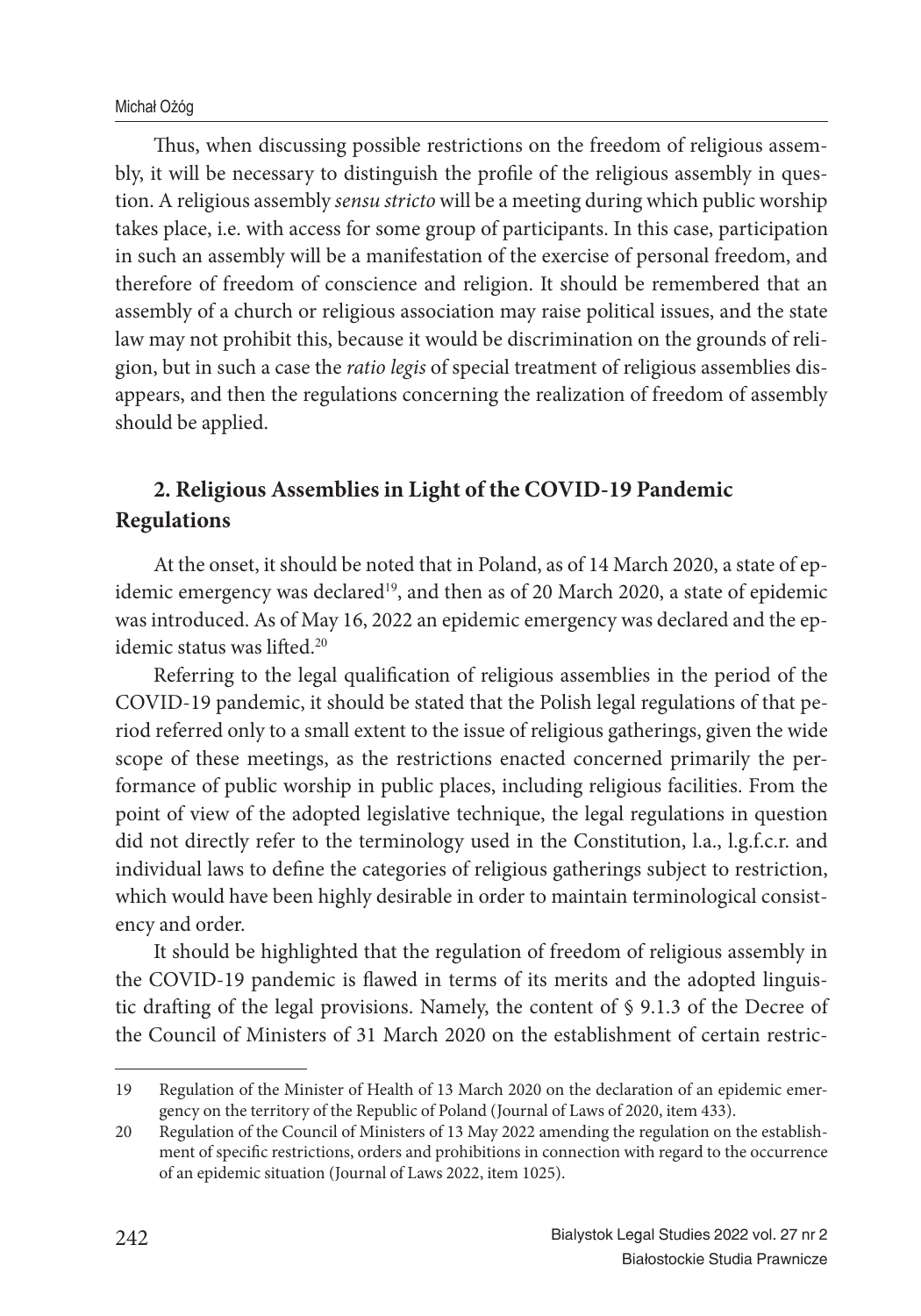tions, orders and prohibitions in connection with the outbreak of the epidemic<sup>21</sup> determined a limit of persons during religious worship, including religious activities or rituals, in a given area or facility, both inside and outside the premises. On the other hand, the content of § 7, section 1, item 3 of the Ordinance of the Minister of Health of 20 March 2020 on the declaration of a state of epidemic in the territory of the Republic of Poland provides for the necessity to adhere to the limit of persons during religious worship in a given area or in a given facility, both inside and outside the premises. The difference relates to the use of three linguistic phrases in the 31 March 2020 ordinance instead of one to denote what appears to be the same freedom of conscience and religion entitlement. Indeed, the semantic scopes of the phrases 'religious worship, religious acts or rites' are closely related to each other and generally coincide in meaning. If it were to be envisaged that specific rights concerning the collective performance of religious practices were to be restricted, then the best solution would seem to be a reference to the wording of Article 53, paragraph 2 of the Constitution, i.e. defining the restrictions on the organization of meetings with public worship, prayer, participation in rituals, practice and teaching, taking place inside and outside the premises. In addition, the phrases used may indicate the adoption of a broader scope of legal regulation, although this is an entirely apparent impression. Moreover, the enumeration used by the legislator does not fulfil the criteria of logical division and contradicts the requirement of conciseness of legal acts.

In the first period of legal regulation resulting from the COVID-19 pandemic, limits were set in the executive acts issued on the number of persons who could participate in a religious worship. Initially, a numerical criterion of five persons participating in religious worship regardless of the size of the church facility was adopted $22$ , and later this number was increased to 50 persons.<sup>23</sup> Subsequently, a different method was used based on indicating the maximum permissible number of persons taking part in religious practice per square metre of space. This second method seems to be more appropriate, as it takes into account the different sizes of the religious facilities in which religious worship takes place.<sup>24</sup> The limits to the number of participants have undergone numerous changes in the law, the study of which is beyond the scope

<sup>21</sup> The Regulation of the Council of Ministers of 31 March 2020 on the establishment of certain restrictions, orders and prohibitions in connection with the occurrence of an epidemic (Journal of Laws 2020, item 566).

<sup>22</sup> The above arrangement was effective from 24 March to 11 April 2020.

<sup>23</sup> Regulation of the Council of Ministers of 10 April 2020 on the establishment of certain restrictions, orders and prohibitions in connection with the occurrence of an epidemic (Journals of Laws 2020, item 658).

<sup>24</sup> M. Olszówka and K. Dyda, Analiza zgodności z Konstytucją RP ograniczeń w korzystaniu z wolności religii i przemieszczania się związanych z pandemią koronawirusa SARS-Cov-2 oraz strategii ich znoszenia (stan na 14 maja 2020 r.), https://ordoiuris.pl/wolnosci-obywatelskie/analiza-zgodnosci-z-konstytucja-rp-ograniczen-w-korzystaniu-z-wolnosci (accessed 21.03.2022).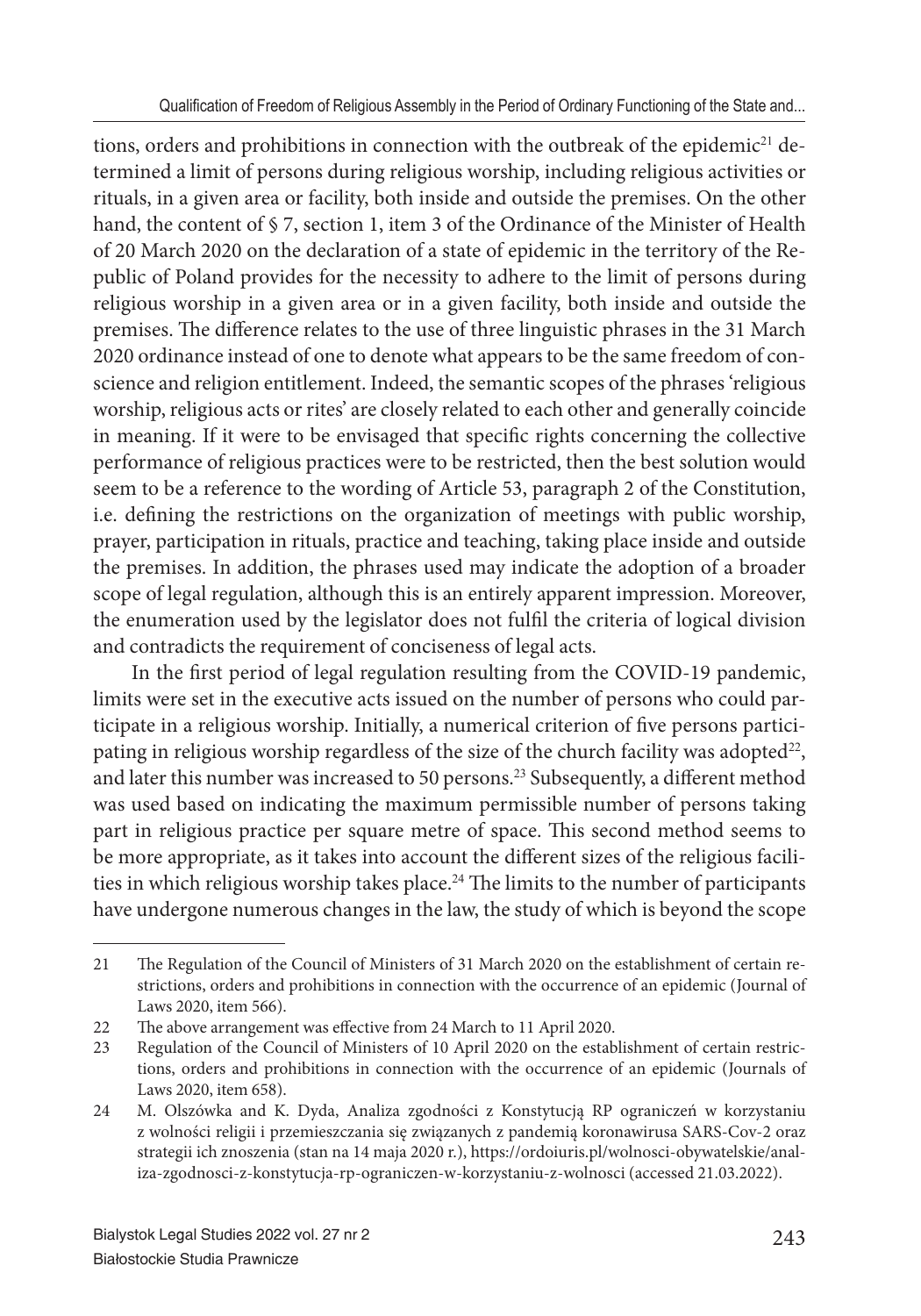of this paper, since the purpose of the study is to try to bring out the general approach of the legislator to religious assemblies.

Limitations on religious gatherings should take into consideration the pluralism of world views. Modern holistic law should be open to diverse world views.<sup>25</sup> This issue is of practical importance because the limits of persons participating in assemblies within the activities of churches and religious associations were shaped differently. As a result, the legal provisions on restrictions on the freedom of assembly were applied to persons with a world view that was not connected with the organizational structure of a church or religious association.<sup>26</sup> An example is the question of participation of persons in secular funerals, which are not organized by confessional denominations. There is no doubt that the organization of such a funeral is linked to freedom of thought, conscience and religion, which cannot be narrowed down to a theistic world view, since it also includes freedom from religion (the negative aspect of freedom of thought, conscience and religion). The respective wish for such a burial could have been expressed by the deceased during life or such is the will of the family members organizing the funeral.

It is also worth noting that the content of  $\S$  14, section 1, item 2 of the 31 March 2020 Ordinance of the Council of Ministers on establishing certain restrictions, orders and prohibitions in connection with the occurrence of an epidemic situation additionally provided for a ban on assemblies organized as part of the activities of churches and other religious associations. Therefore, the formula clearly referred to the expressions of the l.a. Interestingly, § 11 of the Regulation of the Minister of Health of 20 March 2020 on the declaration of an epidemic in the territory of the Republic of Poland did not provide such a restriction. Arguably, the subsequent legal regulation decided to strengthen the ban on assembly by broadening its scope to include the activities of churches and religious associations along with events, meetings and gatherings with some narrow exceptions for meetings with loved ones. This regulation meant that it was not lawful for a church or religious association to hold an assembly on matters unrelated to public worship, such as socio-political issues, so it had a much broader scope. This approach seems to consider religious assemblies other than public worship as equivalent to assemblies defined as 'events, meetings and gatherings', which may be subject to limitation. The content of this legal regulation should be evaluated positively. Exceptions to the freedom of religious assembly should be especially justified so as not to create the impression of discrimination on the basis of world view. Assemblies of believers on matters other than worship should be treated in the same way as political assemblies in terms of sanitary safety restrictions.

<sup>25</sup> M. Szyszkowska, Prawo holistyczne, 'Białostockie Studia Prawnicze' 2010, vol. 8, p. 12.

<sup>26</sup> M. Sewastianowicz, Uroczysty pogrzeb nie dla ateisty – absurd w rozporządzeniu epidemicznym, https://www.prawo.pl/prawo/pogrzeb-swiecki-a-obostrzenia-koronawirus-limity,507419.html (accessed 21.03.2022).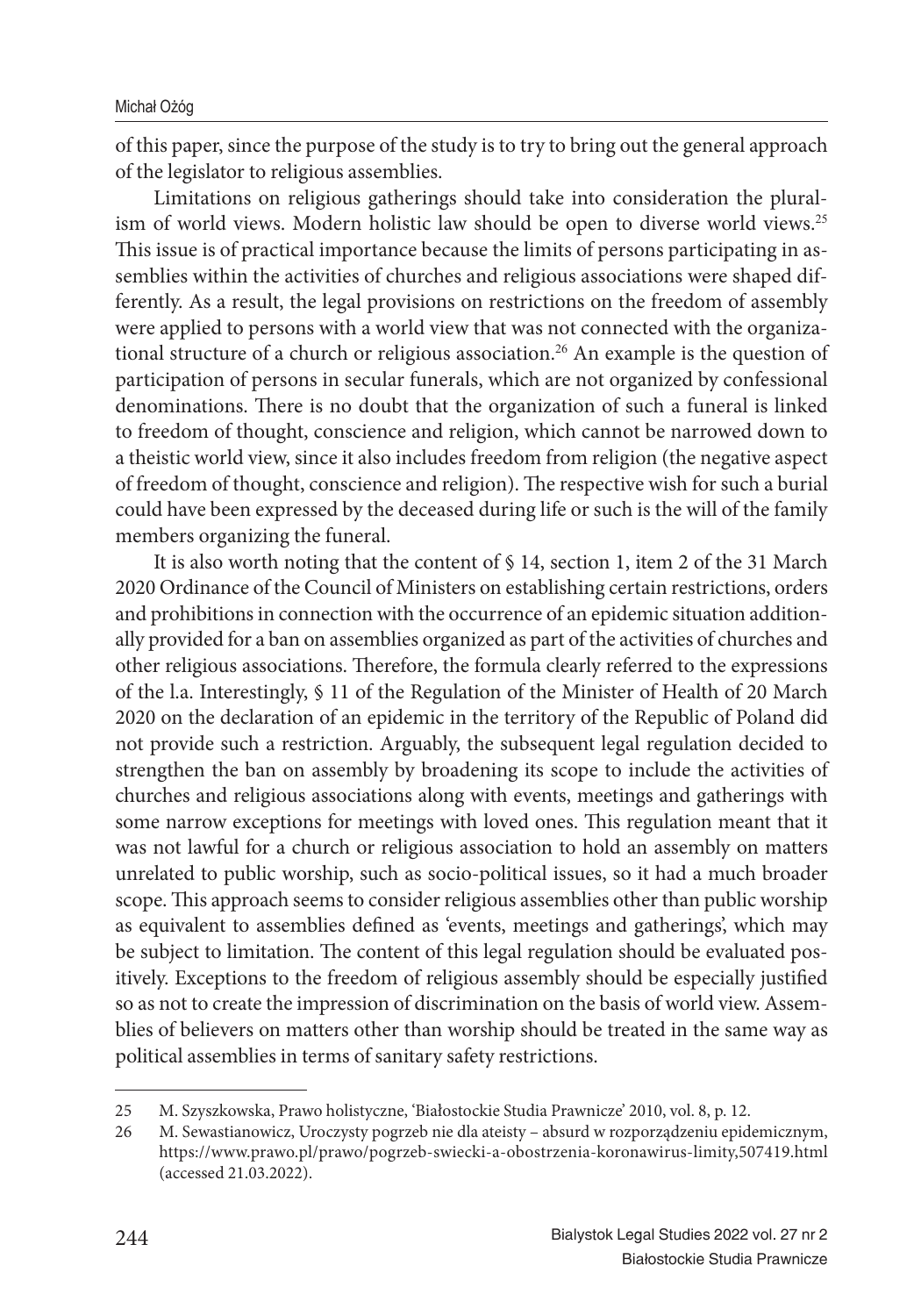It was also indicated that the provisions of the Act of 5 December 2008 on prevention and control of infections and infectious diseases in humans $27$  in no way address the issue of the feasibility of restricting in the executive acts the freedom of religious assemblies or the performance of religious worship. It is definitely appropriate to share the position that the restriction of this freedom could only take place by means of a law, which follows from Article 31(3) and Article 53(5) of the Constitution. As to the remaining allegations, it must be acknowledged that indeed the wording of Article 46(4) of the p.c.i.d. does not explicitly mention the possibility of temporarily limiting the freedom of religious assembly or restricting the organization of public worship. It is therefore worth noting the statutory provisions that could potentially be considered as a legal basis for such restrictions and the choice made by the legislator.

Article 46(4)(4) of the p.c.i.d. mandates the 'prohibition of the holding of spectacles and other assemblies of the public' by ordinance. There is no doubt that the gathering of people in a temple, sacred place or other facility for the purpose of religious worship constitutes an assembly of the population. However, according to P. Stanisz, such a legal basis is not adequate to limit the freedom of worship. The author points out that the legal provisions on the freedom of worship have a special feature in relation to the general freedom of assembly and 'from this it follows that the restriction of the performance of religious worship cannot be based exclusively on the general authority to limit the freedom of assembly.<sup>28</sup> This agrees with the above statement that the Polish legislator treats religious assemblies in a different way, which has already been hinted at earlier in this article. Probably this is the reason the legislator did not place the mentioned restrictions in the chapters concerning, according to their titles, bans on organizing spectacles and other public assemblies, and they directly referred to the statutory phrases.<sup>29</sup>

Nevertheless, the legislator decided to reference in the restriction of the freedom of public worship the provision of Article  $46(4)(3)$  of the p.c.i.d. This provision allows the limitation of 'the functioning of certain institutions or establishments'. Thus, the legislature classified churches and other religious associations as 'institutions'. The provision does not specify in any way which institutions fall within its scope, which is presumably a conscious effort to avoid the omission of some organizational structures in the context of the introduced restrictions. The provision of Art.  $46$ , sec.  $4(3)$ of the p.c.i.d. does not differentiate between state and other institutions, e.g. churches and religious associations, foundations and societies, so one should assume that it is permissible to include confessional organizational structures within the scope of

<sup>27</sup> Consolidated text of Journals of Laws 2021, item 2,069, hereinafter: p.c.i.d.

<sup>28</sup> P. Stanisz, Ograniczenia wolności kultu religijnego w czasie pandemii COVID-19: między konstytucyjnością a efektywnością, 'Przegląd Sejmowy' 2021, no. 3, p. 154.

<sup>29</sup> *Ibidem*.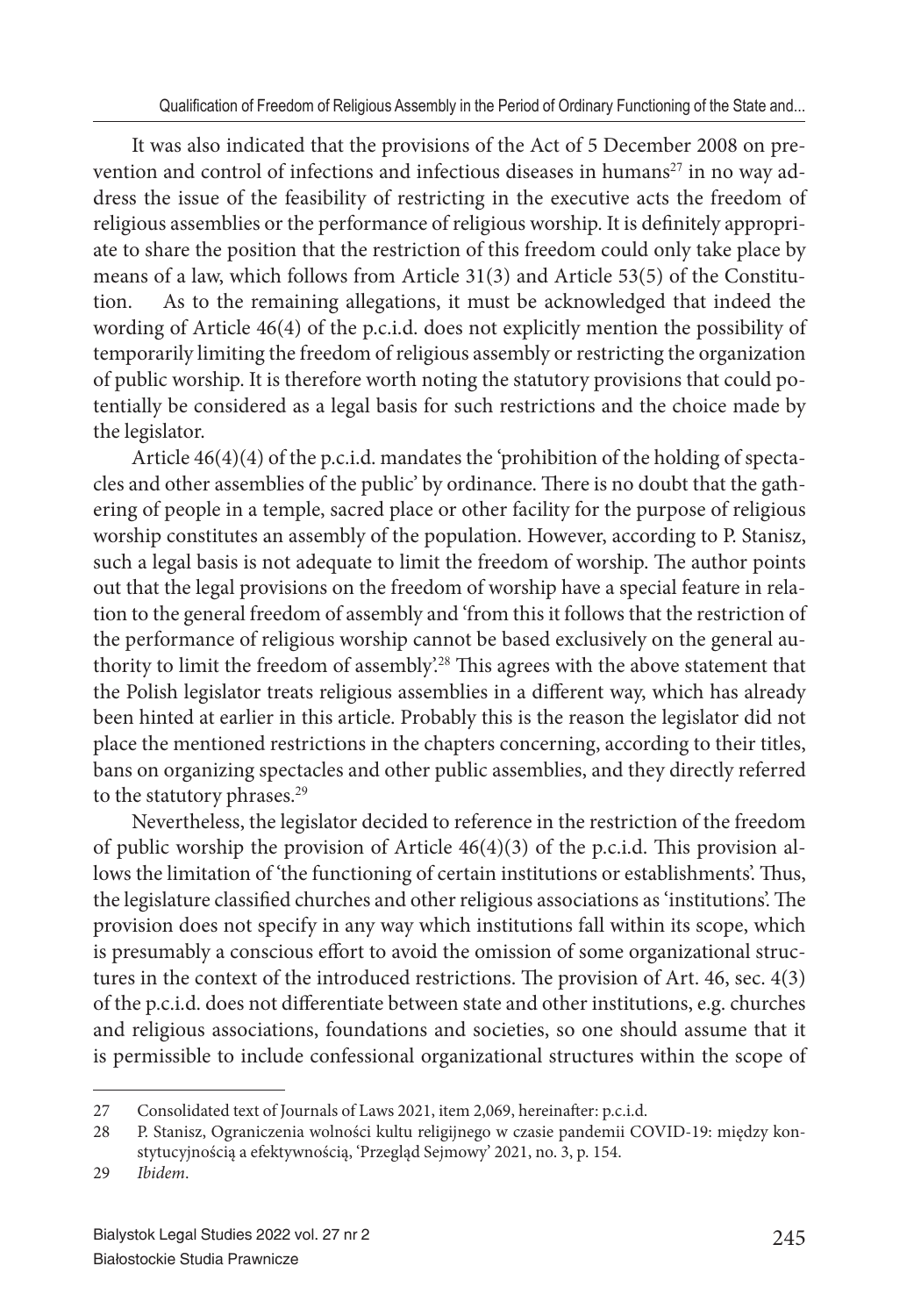### Michał Ożóg

this legal provision, in accordance with the *lege non distinguente* principle, although this is not a common view.<sup>30</sup> Churches and other religious associations, together with all their organizational structures, are subject to the generally binding law issued for the purpose of preventing infectious diseases and their effects.<sup>31</sup> Obviously, the autonomy and independence of churches and other religious associations should not be infringed. To be precise this constraint concerns only the limitation of holding a meeting for the purpose of public worship, whereas it cannot forbid the performing of acts of worship as such.

However, the adopted legal basis may arouse some reservations. Without doubt, the regulation containing restrictions on the freedom of worship requires the form of a statutory act, and not a regulation, which follows from the content of Article 46, section 4 of the p.c.i.d. Article 53, section 5 of the Constitution demands the form of a statutory act for introducing restrictions on the freedom of manifestation of religion.<sup>32</sup> This is a serious defect in the legal regime of the epidemic state. It worth noting that in some countries, the executive authorities have been given special powers to impose restrictions on freedom of assembly and explicitly singled out religious observances.<sup>33</sup> This is because the Act is a legal act that has an appropriate level of social legitimacy, and the legislative procedure allows for a proper discussion of the permissibility of the restrictions and their scope.<sup>34</sup> The ordinance as a legal act is not distinguished by these characteristics.

Adequate discussion should be entered into regarding the extent of restrictions on the freedom of religious assembly for the sake of preventing the spread of an infectious disease and its consequences. The answer to this question demands an honest discussion and balancing of values. As of the present time, it is clear that the current model of protecting the freedom of religious assembly does not find effective realization on the basis of the current legislative practice. In the case of social acceptance of additional protection of freedom from Article 53 of the Constitution in a state of epidemic, it is worth considering the addition of a legal provision securing the perfor-

<sup>30</sup> E.g. G. Maroń, Polskie prawodawstwo ograniczające wolność religijną w okresie pandemii koronawirusa SARS-CoV–2 a standardy państwa prawa – wybrane zagadnienia, 'Przegląd Prawa Publicznego' 2021, vol. 1, p. 39.

<sup>31</sup> M. Ożóg, Zwalczanie chorób zakaźnych w stanie epidemii oraz w stanie klęski żywiołowej a realizacja wolności sumienia i religii w świetle Konstytucji Rzeczypospolitej Polskiej z dnia 2 kwietnia 1997 roku i ustawodawstwa, 'Studia z Prawa Wyznaniowego' 2021, vol. 24, p. 345.

<sup>32</sup> W. Skrzydło, Konstytucja Rzeczypospolitej Polskiej. Komentarz, Warsaw 2013, p. 62.

<sup>33</sup> L. Bosek, Anti-Epidemic Emergency Regimes under Polish Law in Comparative, Historical and Jurisprudential Perspective, 'European Journal of Health Law' 2021, vol. 28, p. 127.

<sup>34</sup> K. Wojtyczek, Granice ingerencji ustawodawczej w sferę praw człowieka w Konstytucji RP, Kraków 1999, p. 107.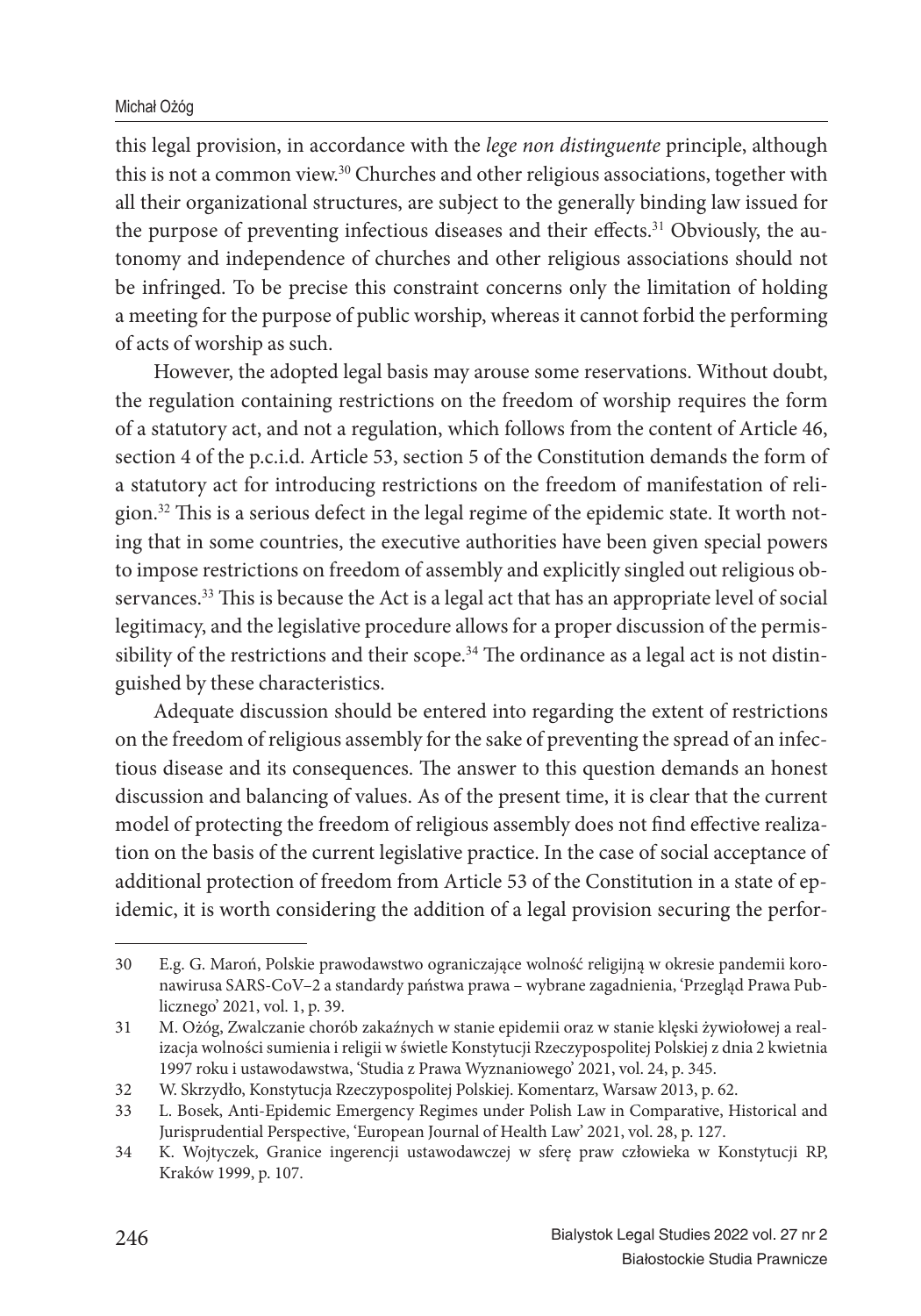mance of religious services in facilities used for religious worship, as was accepted in the regulation of the institution of a state of emergency.<sup>35</sup>

It can be considered that since such a guarantee was provided for in the statutory regulation of one of the states of emergency, it should be adopted all the more in the legal model of the state of epidemic. Suspension of freedom of assembly would be possible during the state of emergency.<sup>36</sup> However, the provision of Article 22, section 2 of the act of 21 June 2002 on the state of emergency establishes<sup>37</sup> that the prohibition of assembly in this state of the functioning of the state does not pertain to gatherings held by churches and other religious associations and religious organizations conducting their activities in temples, church buildings or other premises serving the organization and public performance of worship. This provision explicitly includes derogations in favour of protecting religious freedoms organized by religious communities. The legislator sets limits to the freedom of assembly in a state of emergency but establishes an exception for the realization of the freedom of religious assembly. In this regard, the criterion of the organizer of the assembly is of particular importance. It should be observed that the provisions of the p.c.i.d. do not envisage such an exemption for the freedom of assembly, similar to the statutory regulation of the state of emergency. The previous practice of the Polish legislature during the COVID-19 pandemic proves the positive approach towards religious gathering relative to assemblies of other types, but in the absence of relevant constitutional and statutory guarantees this is left entirely to the goodwill of the lawmaker, and one can conceive a case where there is no preferred treatment of religious assemblies.

On the other hand, the public belief in the permissibility of limiting the freedom of religious assemblies would demand, in order to dispel doubts, the addition of a legal provision to the p.c.i.d. that would expressly address the possibility of limiting the holding of religious assemblies. The law would then have to distinguish with precision between public worship and other meetings as part of the activities of churches and religious associations. It would be necessary to refer to the distinction made in Article 19 of the l.g.f.c.r. There is no doubt that a full restriction of the ability to participate in public worship would be inadmissible, because it would constitute an intrusion into the essence of the freedom to manifest religion, which is impermissible in the light of Article 31(3) of the Constitution and Article 53(5) of the Constitution. Attending such religious practices usually constitutes the foundation of faith. Restrictions on other religious gatherings, which may touch on cultural events, scientific

<sup>35</sup> M. Ożóg, Zwalczanie chorób zakaźnych w stanie epidemii oraz w stanie klęski żywiołowej a realizacja wolności sumienia i religii w świetle Konstytucji Rzeczypospolitej Polskiej z dnia 2 kwietnia 1997 roku i ustawodawstwa, 'Studia z Prawa Wyznaniowego' 2021, vol. 24, p. 354.

<sup>36</sup> Compare the dissenting view: K. Urbaniak, Ograniczenie praw i wolności człowieka i obywatela w okresie pandemii w Polsce, (in:) K. Hajder, M. Musiał-Karg and M. Górny (eds.), Konsekwencje pandemii COVID-19: państwo i społeczeństwo, Poznań 2020, p. 175.

<sup>37</sup> Consolidated text of Journals of Laws 2017, item 1,928.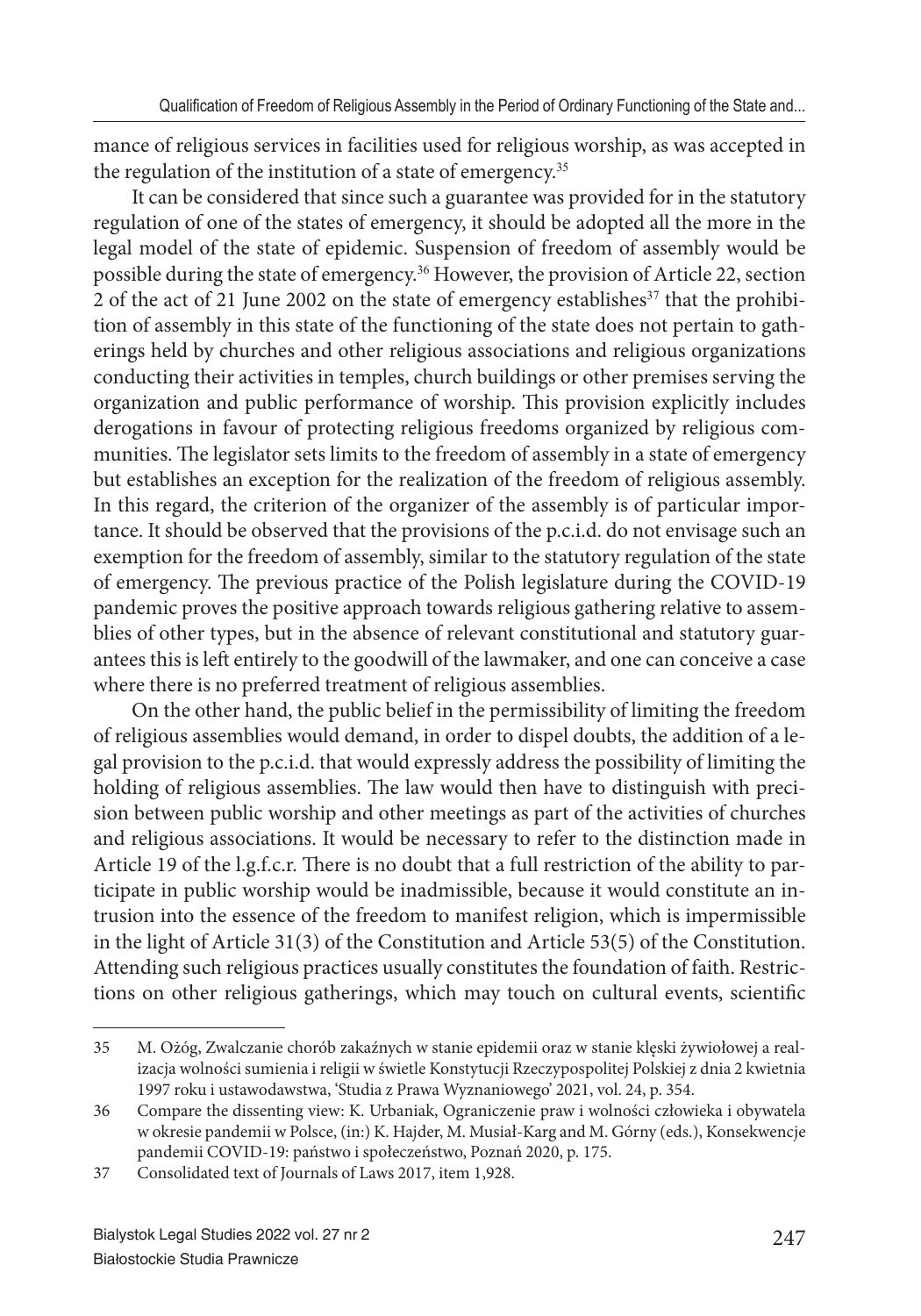conferences, popularization of faith etc., may be carried out much more deeply. At this point it is worth pointing out that the literature draws attention to the deficiency of the constitutional regulation in terms of the lack of violating the essence of the freedom of assembly and the freedom to manifest religion, which may be needed to prevent the spread of an infectious disease.<sup>38</sup> The possibility of violating the essence of the freedom of assembly, or freedom of manifestation of religion, also holds true for state actions under a state of natural disaster.

## **Conclusions**

Religious assemblies make up a special category of popular assemblies in Polish law. They have their specific legal basis in the Constitution, in the l.g.f.c.r. and in individual laws on the relationship of the state to individual churches and other religious associations. Religious congregations constitute a broad category. With the established exclusion of the application of the l.a. it would be necessary to add relevant legal regulations in the provisions of the l.g.f.c.r. to further define the principles of their implementation in the conditions of ordinary functioning of the state. In contrast, counteracting the occurrence of infectious diseases and their consequences may demand that freedom of religious assembly be restricted to a certain extent. For this purpose, an adequate legal basis should be established in the provisions of the p.c.i.d., but with the admission of religious worship organizations. With respect to these assemblies, the possibility of their fulfilment in a state of epidemic or natural disaster should be respected. Restrictions should constitute the *ultima ratio*. A broader scope of interference may apply to other religious assemblies that do not concern worship and thus involve, for example, socio-political matters. The category of religious assemblies should be viewed from a broad perspective, taking into consideration the wide range of functions of religious communities and relating the scope of allowable restrictions to this.

### **REFERENCES**

- Abramowicz A.M., Wolność religijna w czasie pandemii koronawirusa ocena rozwiązań polskich, 'Studia z Prawa Wyznaniowego' 2021, vol. 24.
- Bielecki B., Ograniczenia wolności religijnej w pandemii, (in:) P. Szustakiewicz and M. Wieczorek (eds.), Transformacje prawa polskiego w dobie epidemii COVID-19, Radom 2020.
- Bosek L., Anti-Epidemic Emergency Regimes under Polish Law in Comparative, Historical and Jurisprudential Perspective, 'European Journal of Health Law' 2021, vol. 28.

<sup>38</sup> M. Radajewski, Prawa i wolności człowieka i obywatela w dobie pandemii, (in:) T. Gardocka and D. Jagiełło (eds.), Pandemia COVID-19 a prawa i wolności obywatela, Warsaw 2020, p. 91.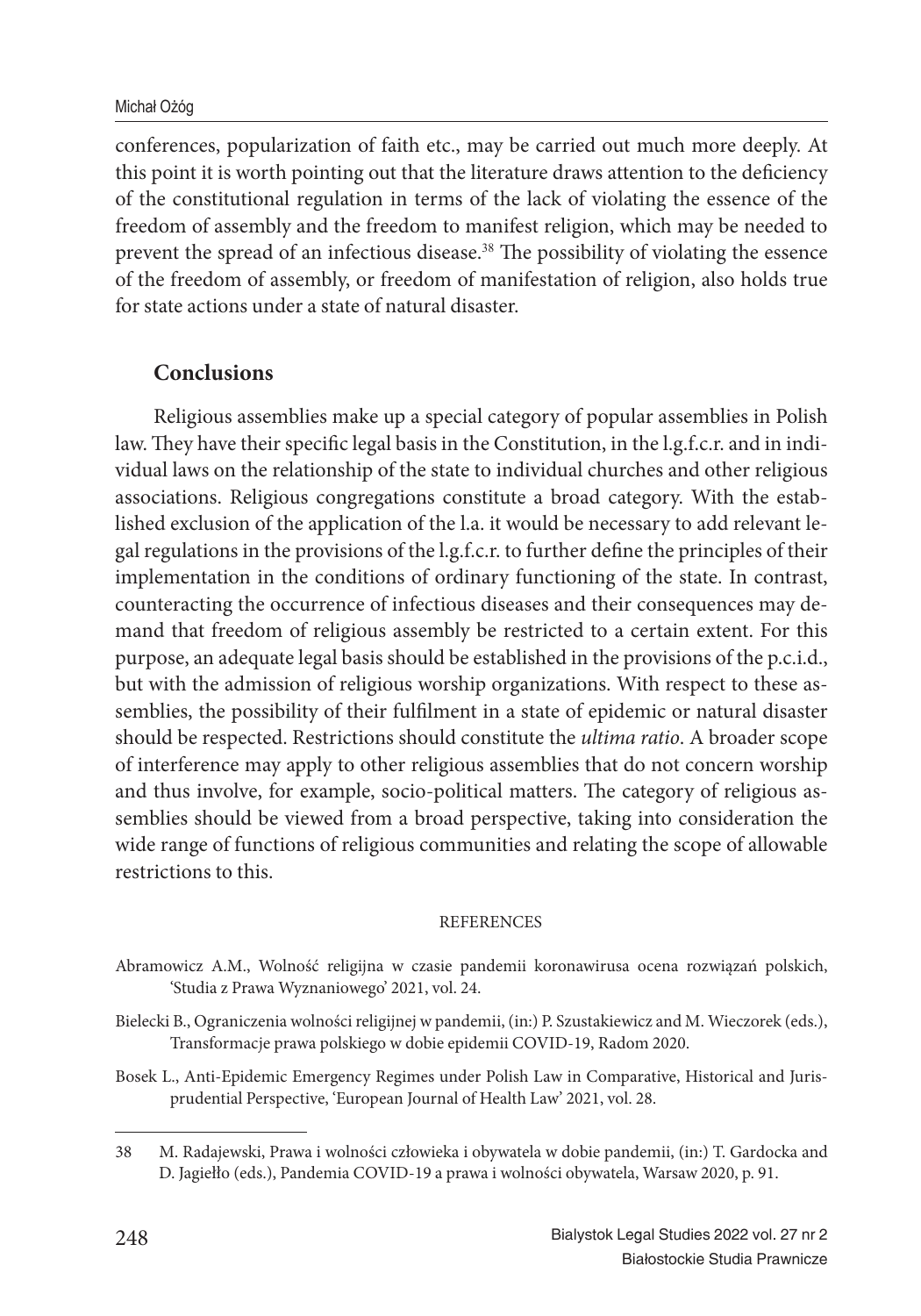- Ciupak E., Religijność poza Kościołem, (in:) W. Zdaniewicz (ed.), Znaczenie Kościoła w pierwszych latach III Rzeczpospolitej, Warsaw 1994.
- Dyda K. and Olszówka M., Analiza konstytucyjności ograniczeń w korzystaniu z wolności religii podczas pandemii koronawirusa w Polsce, 'Studia z Prawa Wyznaniowego' 2020, vol. 23.
- Jakubowski A., komentarz do art. 2, (in:) S. Gajewski and A. Jakubowski (eds.), Prawo o zgromadzeniach. Komentarz, Warsaw 2017.
- Koman-Bednarczyk A. and Kurek N., Freedom of Assembly in the Light of Polish Regulations and Selected Case Law Standards of the European Court of Human Rights, 'Studia Iuridica Lublinensia' 2021, vol. XXX.
- Mamak K., Prawo o zgromadzeniach. Komentarz, Warsaw 2014.
- Maroń G., O pojmowaniu religii w polskim porządku prawnym, 'Forum Prawnicze' 2021, no. 3.
- Maroń G., Polskie prawodawstwo ograniczające wolność religijną w okresie pandemii koronawirusa SARS-CoV–2 a standardy państwa prawa – wybrane zagadnienia, 'Przegląd Prawa Publicznego' 2021, vol. 1.
- Olszówka M. and Dyda K., Analiza zgodności z Konstytucją RP ograniczeń w korzystaniu z wolności religii i przemieszczania się związanych z pandemią koronawirusa SARS-Cov-2 oraz strategii ich znoszenia (stan na 14 maja 2020 r.), https://ordoiuris.pl/wolnosci-obywatelskie/analiza-zgodnosci-z-konstytucja-rp-ograniczen-w-korzystaniu-z-wolnosci.
- Ożóg M., Rejestrowanie kościołów i innych związków wyznaniowych w trybie administracyjnym, 'Forum Prawnicze' 2015, no. 2.
- Ożóg, M., Zwalczanie chorób zakaźnych w stanie epidemii oraz w stanie klęski żywiołowej a realizacja wolności sumienia i religii w świetle Konstytucji Rzeczypospolitej Polskiej z dnia 2 kwietnia 1997 roku i ustawodawstwa, 'Studia z Prawa Wyznaniowego' 2021, vol. 24.
- Piasecki M., W Kościołach łamią zakaz zgromadzeń. OKO.press zwraca uwagę dla wspólnego bezpieczeństwa, https://oko.press/oko-press-zwraca-uwage-na-lamanie-ograniczen-zgromadzen-wkosciolach-dla-wspolnego-bezpieczenstwa.
- Radajewski M., Prawa i wolności człowieka i obywatela w dobie pandemii, (in:) T. Gardocka and D. Jagiełło (eds.), Pandemia COVID-19 a prawa i wolności obywatela, Warsaw 2020.
- Sewastianowicz M., Uroczysty pogrzeb nie dla ateisty absurd w rozporządzeniu epidemicznym, https://www.prawo.pl/prawo/pogrzeb-swiecki-a-obostrzenia-koronawirus-limity,507419.html.
- Skrzydło W., Konstytucja Rzeczypospolitej Polskiej. Komentarz, Warsaw 2013.
- Stanisz P., Ograniczenia wolności kultu religijnego w czasie pandemii COVID-19: między konstytucyjnością a efektywnością, 'Przegląd Sejmowy' 2021, no. 3.
- Suski P., Zgromadzenia i imprezy masowe, Warsaw 2007.
- Szyszkowska, M., Prawo holistyczne, 'Białostockie Studia Prawnicze' 2010, vol. 8.
- Urbaniak K., Ograniczenie praw i wolności człowieka i obywatela w okresie pandemii w Polsce, (in:) K. Hajder, M. Musiał-Karg and M. Górny (eds.), Konsekwencje pandemii COVID-19: państwo i społeczeństwo, Poznań 2020.
- Wojtyczek K., Granice ingerencji ustawodawczej w sferę praw człowieka w Konstytucji RP, Kraków 1999.